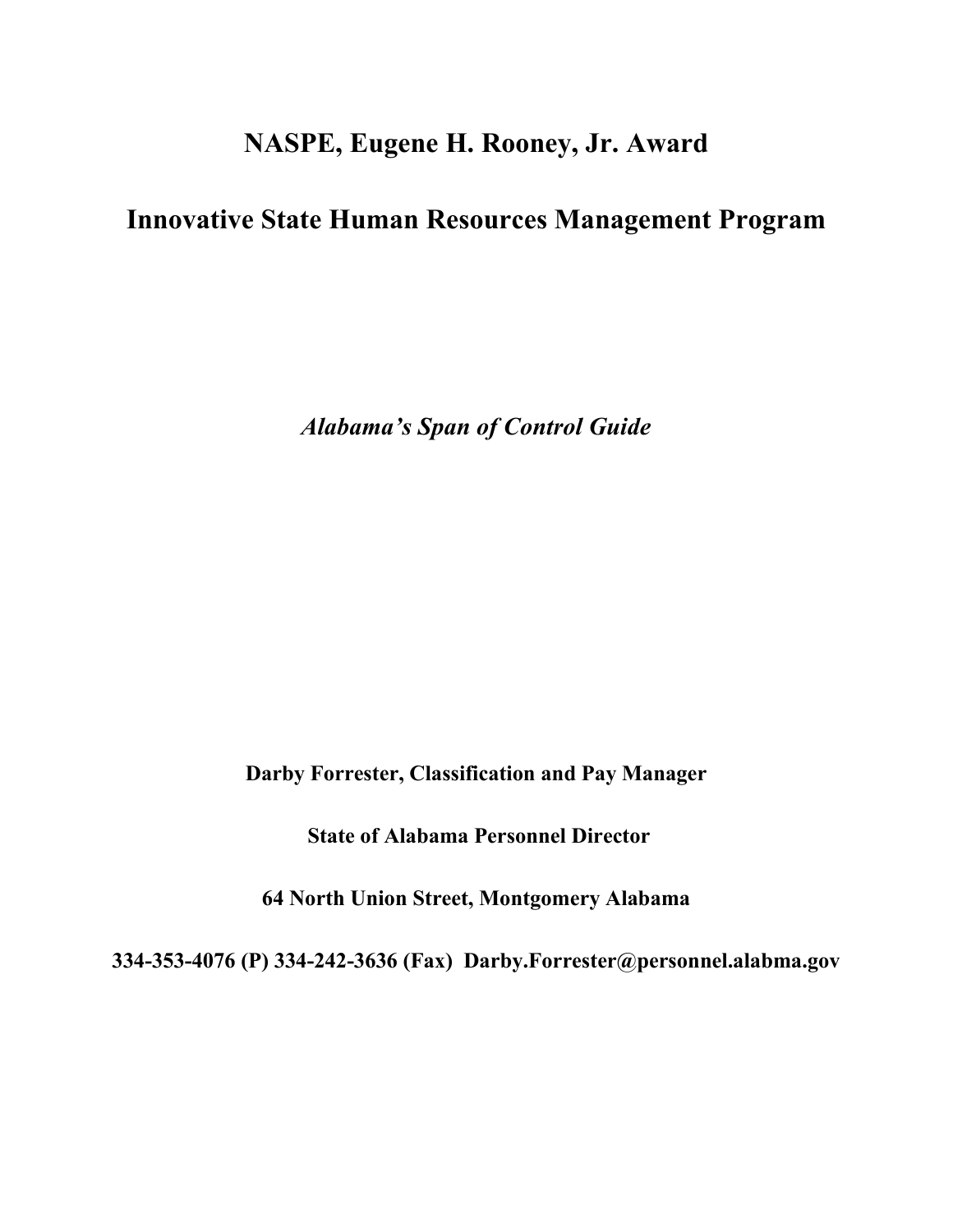In 2014, the Chair of the Alabama Senate General Fund Committee ("Chair") became increasingly concerned with budget requests from agencies that appeared to be "top heavy" with managerial and supervisory personnel. The Chair justifiably questioned whether the positions were actually necessary or whether it was simply an attempt to provide employees with pay raises as merit based pay raises had been frozen over the previous five years, leaving the only avenue available to Agency Directors for pay increases was through promotions and its' accompanying promotional raises. Agency Directors defended the promotions as necessary to carry on the dayto-day operations of the agencies, however, the Chair tasked the State Personnel Director to determine the appropriate number of managerial/supervisory positions for agencies. This was "much easier said than done" as span of control does not lend itself to a finite number such as 1:7 (1 supervisor to 7 subordinates or 1:13 (1 Supervisor to 13 subordinates) as there are many different factors which come into play when determining the number of reporting personnel besides an actual number of employees.

A position that supervises a data entry group can supervise more employees as the work is the same for all the positions supervised and the performance factors are easy to identify and measure. A position that supervises professional, technical, and clerical employees has different tasks for positions which requires different measurements between not only classifications, but positions within the classifications. Knowing that a ratio would not take into account all facets of span of control, the Alabama State Personnel Department partnered with Kenning Consulting to develop a guide to provide criteria against which spans of control can be assessed and to provide the Alabama State Personnel Department and decision makers in both the Legislative and Executive branches, as well as agency human resources personnel, a resource by which it can assess spans of control now and in the future.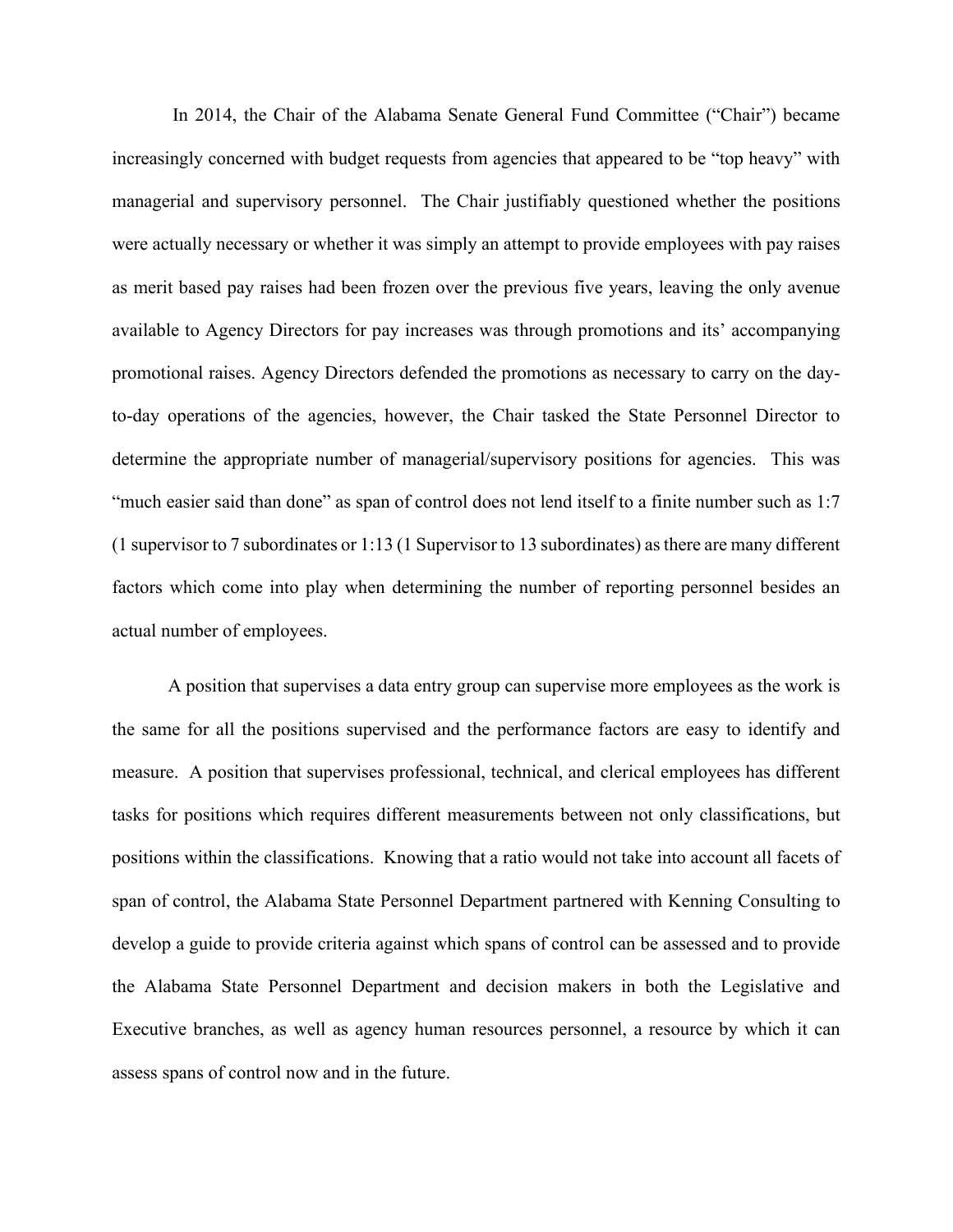**Brief Description of Program:** The Span of Control Guide (the Guide) identifies 13 factors in which judgement is utilized to make span of control decisions. Within the 13 factors are three levels (minimal, moderate, and significant) to determine the impact of each factor within the organization. Also considered in the 13 factors is the concept of core business and enabling support. Core business is solely why the agency exists. There are two types of core businesses in State Government – core agencies such as Corrections and core functions within that agency such as correctional facilities. Enabling support are functions that support the core business. There are two types of enabling support in State Government – statewide core functions such as Retirement Systems, State Employees Insurance, and enabling support within an agency such as the Personnel Division within Corrections that hires Correctional Officers. The core business and enabling support are defined within the three levels which further assists in identifying the impact of the factors. Each level is assigned a point value from 1 (minimal) to 3 (significant). Each factor is rated and receives a score. Once all factors have been rated, the sum of the scores determines the correct number of direct reports necessary to achieve a balance between managers/supervisors and subordinates. The Guide specifically allows a range of direct reports for each level so even within the levels there is not a finite number of reports. For each factor there are definitions for each level, as well as examples, to assist users in determining the correct level. Below are two of the factors considered within the Guide along with the scoring application: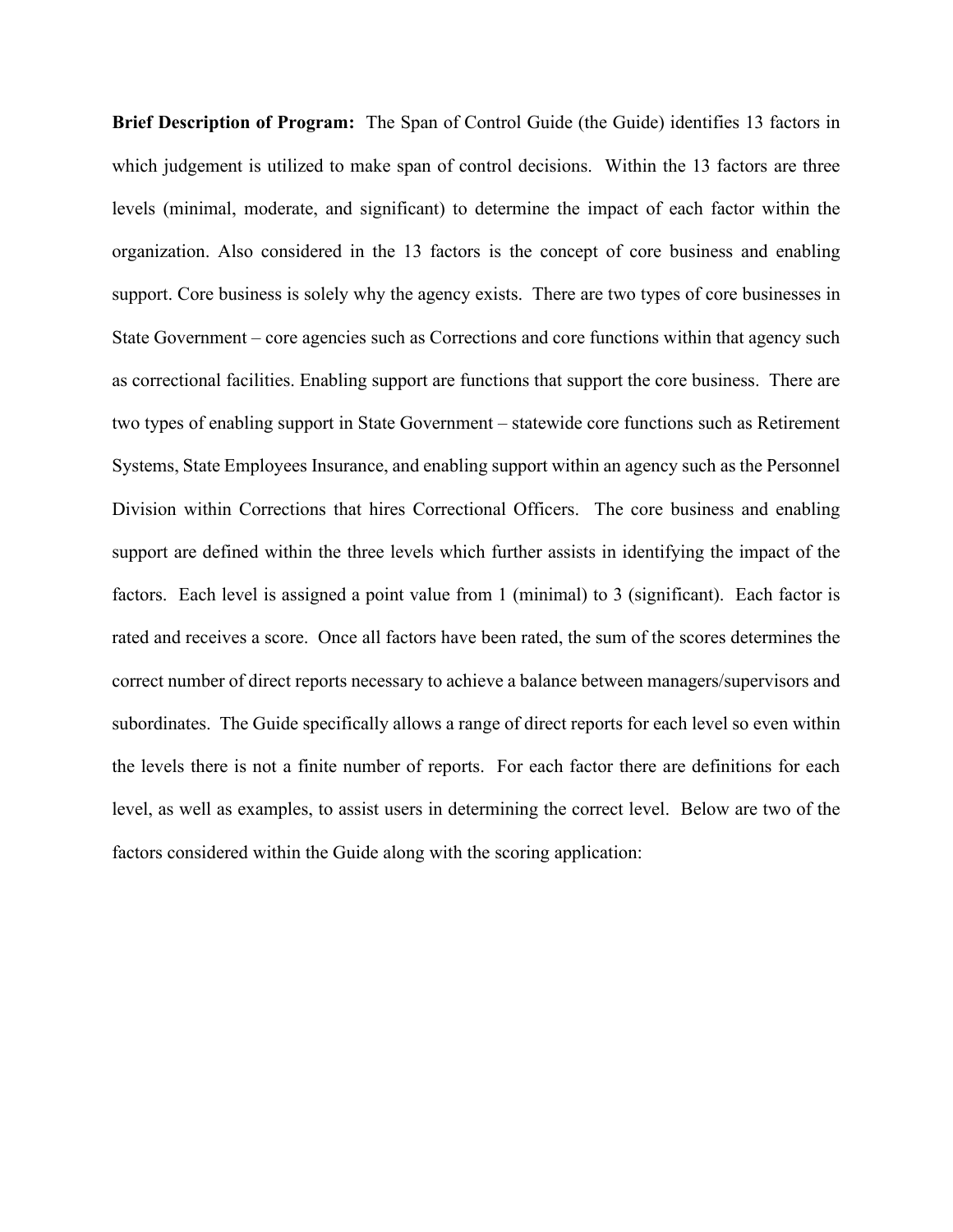#### **STATE OF ALABAMA**

### **SPAN OF CONTROL GUIDE**

| <b>Scoring Scale for Factors</b> |  |  |
|----------------------------------|--|--|
| Significant                      |  |  |
| Moderate                         |  |  |
| Minimal                          |  |  |

| <b>Factors</b>     | <b>Minimal</b>                   | Moderate                        | Significant                      | <b>Score</b> |
|--------------------|----------------------------------|---------------------------------|----------------------------------|--------------|
| Diversity of roles | Similar functions managed        | A mix of similar and unrelated  | Multiple numbers of direct       |              |
| and work           | with the majority of direct      | functions, with current number  | reports (typically greater than  |              |
| performed by       | reports in similar roles.        | of direct reports less than 10. | 10), with many being in          |              |
| roles that are     | Management of direct reports     | Some integration of unrelated   | unrelated and diverse functions. |              |
| directly managed   | likely to be similar issues.     | functions. However, these       | Managing requires integration    |              |
|                    | Similarity of functions more     | functions are within the core   | and coordination and multiple    |              |
|                    | important than number of direct  | business of the agency.         | unrelated functions.             |              |
|                    | reports.                         |                                 |                                  |              |
|                    |                                  | Examples: Head of Alabama       | Examples: Head of Department     |              |
|                    | Example: Department of           | Medicaid, Head of Department    | of Public Health, Head of        |              |
|                    | Corrections* where all direct    | of Revenue.                     | Department of Labor              |              |
|                    | reports are in same role         |                                 |                                  |              |
|                    | (Wardens)                        |                                 |                                  |              |
| The existence of   | None/minimal laws and            | Some laws and regulations       | Significant number and/or        |              |
| legal, compliance  | regulations outside of the State | outside of the State of Alabama | influence of federal laws and    |              |
| and regulatory     | of Alabama code/rules.           | code/rules.                     | regulations over which the       |              |
| requirements       |                                  |                                 | State has no control but to      |              |
|                    | Examples: Regulatory and         | Examples: Corrections,          | which it has to adhere.          |              |
|                    | Licensing Boards                 | Pardons and Paroles,            |                                  |              |
|                    |                                  | Conservation                    | Examples: Revenue (IRS),         |              |
|                    |                                  |                                 | Human Resources, Public          |              |
|                    |                                  |                                 | Health, Environmental Mgmt.      |              |

\*All examples in this guide are subject to change by the State Personnel Department at any time.

For example, if the position under review was the Director of Facility Management for the Department of Corrections, the position would receive a score of one for the diveristy of roles and work performed. This position is over all prisions which are headed by positions in the Warden classification series. While different levels of Wardens are over different size/security prisons, the work is overall the same – management of the correctional facilities for the Department of Corrections. For the factor concerning legal, compliance, and regulatory requirements, the position would receive a score of two as there are federal and state laws in governing the management of prisons.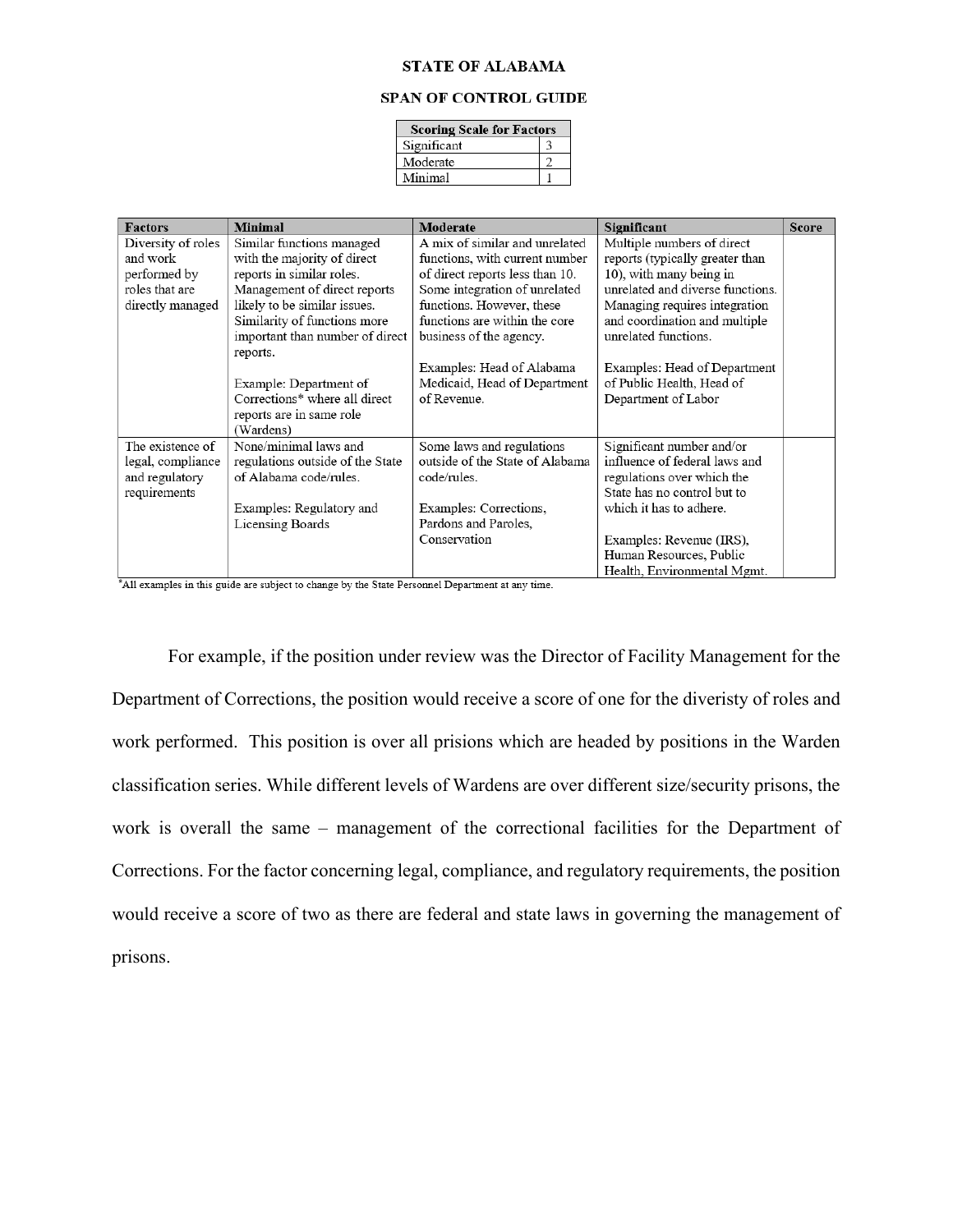#### **Application of the Scoring**

The scoring of the span of control factors set out on the previous pages is intended to provide a guide to what is a reasonable span of control. The minimum possible score is 13 and the maximum possible is 39.

Set out in the table below is the recommended linkage between the span of control factors score and number of direct reports. This is intended to be a guide, not a formula.

| <b>Span of Control Factor Score</b> | <b>Number of Direct Reports</b> |
|-------------------------------------|---------------------------------|
| 13-21                               | $11+$                           |
| 22-30                               | $6 - 10$                        |
| 31-39                               | $1 - 5$                         |

Once all factors have been rated, then the sum of the factors shows the optimum number of direct reports for the position under review.

**How long has this program been operational**: In November and December 2015, the Alabama State Personnel Department and Kenning Consulting piloted this program with three state agencies – Revenue, Public Health, and Corrections. These agencies had been chosen prior to implementation of the project as agencies State Personnel viewed as having the best to least efficient/effective organizational structures and were top-heavy at the highest management levels. Agency directors were interviewed, organizational charts were analyzed, and the 13 factors were scored for each agency. The scores confirmed what the Alabama State Personnel Department had originally determined as the order of best to least effective. The Guide was put into place in January 2016 and has been used continuously since that time. In early 2016, a new Public Health Officer was appointed and used the Guide to re-organize the department, going from 12 direct reports down to 7. Brent Hatcher, Personnel Director for Public Health stated; "The Span of Control Guidelines has allowed our department to equalize duties, allow better communications between supervisors and subordinates and improve budgets. The State Health Officer is committed to using The Guide as part of his continuous Quality Improvement Initiative."

**Why was this program created**: It was created at the request of the Chair of the Alabama Senate General Fund Committee to provide a consistent, reliable measurement tool to be used to determine an appropriate number of managerial/supervisory positions among the state agencies.